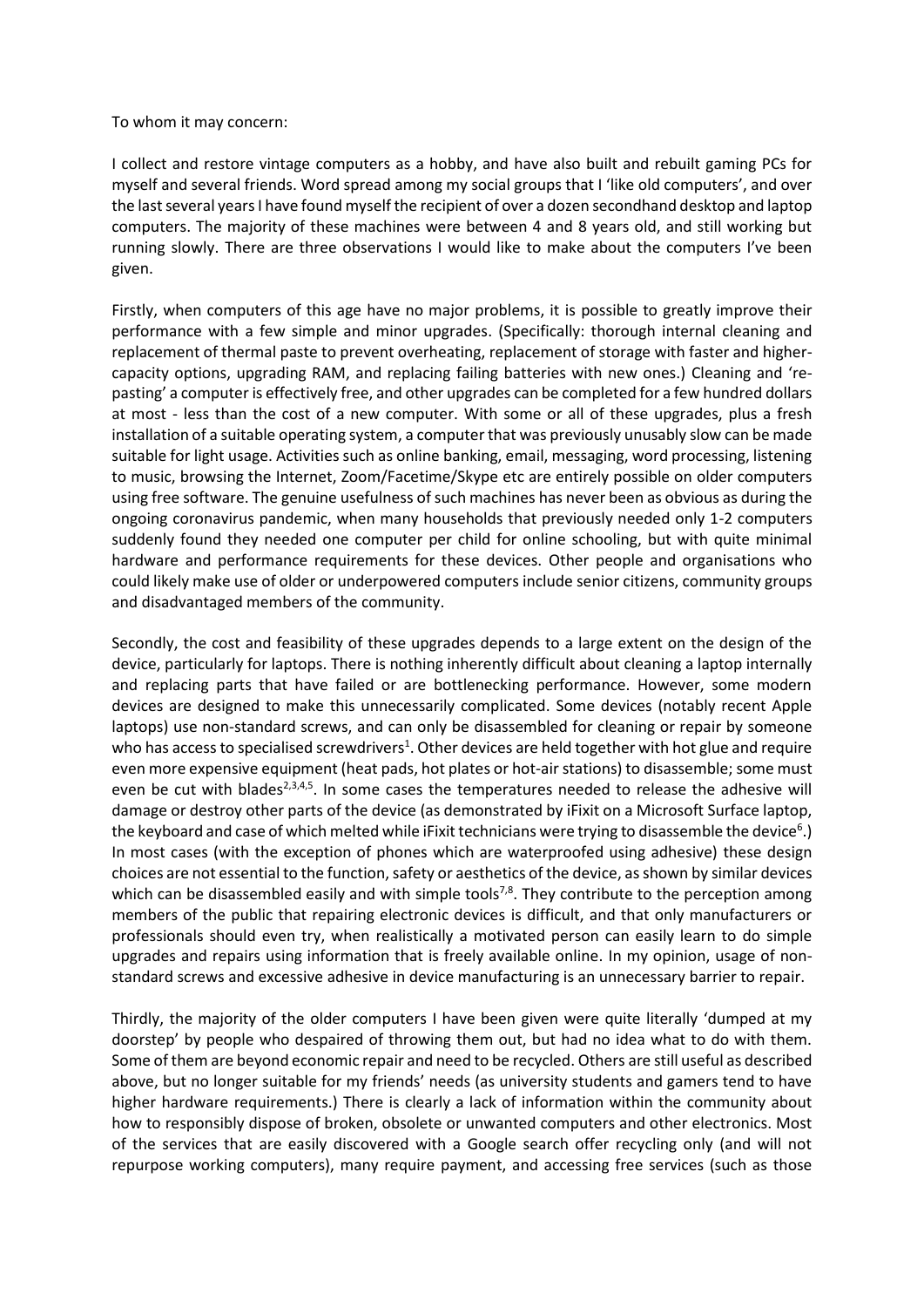available at council-operated waste transfer stations) usually requires that you have a car to take your e-waste to the collection point. Gumtree, eBay and buy-sell-swap pages on social media are frequently swamped with listings for working or partially working electronics with descriptions like 'please come and take it or I'll have to put it in the bin.' I see a clear need within the community for more organisations that will repair/upgrade and repurpose older working computers as opposed to recycling them, and also for e-waste recycling services that are easier for people without money and transport to access (since these people currently have a financial incentive to simply put their e-waste in the garbage bin.) Perhaps these services could be provided as an adjunct to annual kerbside collection of large waste that occurs yearly in many areas.

Finally, I would like to draw your attention to two issues that have been raised regarding device design and OEM customer service within the online right to repair community. As a hobbyist, I have not had personal experience with these repair issues, as they are beyond the level of technical capability that I have; they have been very well explained by others. Specifically:

1: It is standard for storage in phones and tablets, and increasingly also in laptops, to be integrated into the mainboard. This means that if the board fails, it becomes impossible to access the data saved on the device, and because the storage media cannot be removed and plugged into another device, board repair is the only way to retrieve the data. There are multiple documented examples of manufacturers lying to consumers about the fact that third-party repair businesses provide this service, claiming instead that recovery of the data is impossible and that businesses offering this service are scams $9,10,11$ . In my opinion, this is anti-competitive, and causes great harm to consumers who unnecessarily lose their data.

2: When parts are replaced in some recently-released devices, the devices then permanently lose functionality, or show alarming messages to the consumer about how they now contain 'non-genuine' parts. This occurs even when the component is replaced with an identical OEM part (not a third-party manufactured part) because the device is pre-programmed to check component serial numbers<sup>12,13,14,15</sup>. Only the device manufacturer or authorised service provider has access to software which enables replacement of these parts without loss of functionality or generation of alarming messages. In my opinion, this is an unnecessary barrier to repair, and is anti-competitive because third-party repair businesses providing an equal quality of service with equal quality parts are unable to restore the device to full functionality for an arbitrary reason.

I am a strong believer in the democratisation of knowledge, and that almost nothing is too complicated for a motivated hobbyist to learn to do it well. Maintenance and repair of electronics falls firmly into this category. When people are able to upgrade and fix their own devices, either so they can continue to use them or so they can donate them to people in need, the community benefits and less e-waste is created. Thank you for your time and attention to this important issue.